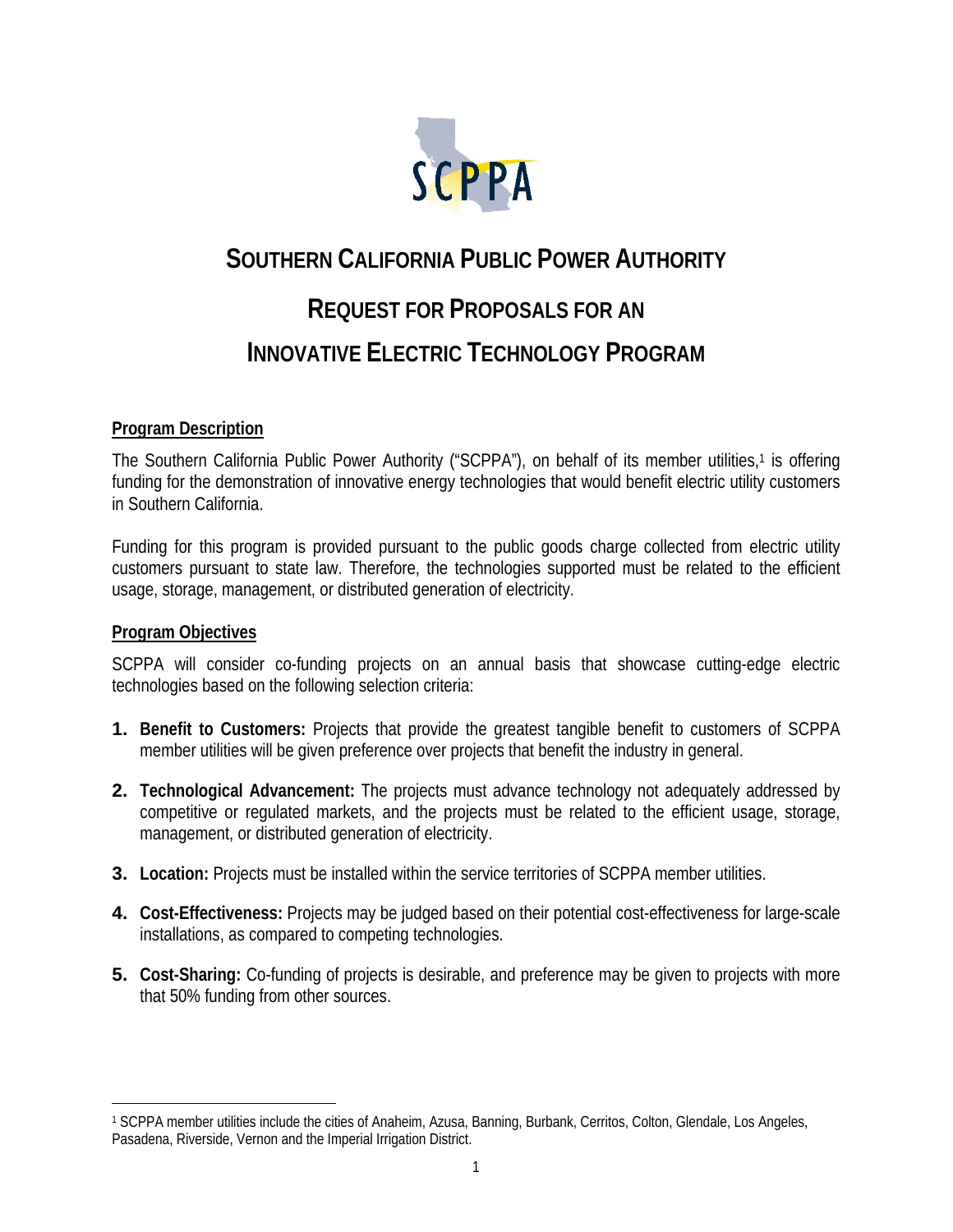# **Proposal Guidelines**

Proposals shall include the following:

- **1. Cover Page:** A cover page including the applicant's company name, contact, address, telephone, email address, and a short description of the technology application, and the proposed co-funding request.
- **2. Executive Summary:** An executive summary addressing how the proposal satisfies each of the above Program Objectives.
- **3. Technology Description:** A description of the technology, potential applications, and benefits to customers, including previous successes.
- **4. Potential Demonstration Site Locations:** Proposed locations for technology demonstrations.
- **5. Economic Analysis:** A pro-forma or other economic model showing a net benefit to the utility and/or customer.
- **6. Financing Plan:** A financing plan for the project including other funding sources.
- **7. Project Schedule:** A schedule showing the major milestones of the project.
- **8. Metering and Verification Plan:** A plan for verifying the anticipated benefits.
- **9. Qualifications and Experience:** A description of the company's qualifications and experience with the proposed technology.

# **Time Schedule and Budget**

Proposals will be considered for co-funding projects during the 2004/05 fiscal year (July 1, 2004, to June 30, 2005). Proposals will be accepted through September 30, 2004. However, proposals will be considered as they are submitted, and commitments encumbering the entire budget may occur prior to September 30, 2004. SCPPA members have budgeted \$150,000 in aggregate for all projects hereunder. Projects requiring funds in excess of the current budget would require additional approvals.

## **Instructions to Respondents**

- Any work performed by a Proposer in connection with responding to this Request for Proposal (RFP) and, if selected, negotiating a definitive agreement, will be at the Proposer's own discretion and expense.
- Submission of a Proposal constitutes acknowledgement that the Proposer has read and agrees to be bound by the terms and specifications of this RFP and any addenda subsequently issued prior to the due date for a Proposal.
- Information in this RFP is accurate to the best of SCPPA's knowledge but is not guaranteed to be correct. Proposers are expected to complete all of their due diligence activities prior to entering into any final contract negotiations with SCPPA.
- SCPPA reserves the right to reject any Proposal for any reason without cause. SCPPA reserves the right to enter into relationships with more than one vendor, can choose not to proceed with any Proposer with respect to one or more categories of services, and can choose to suspend this RFP or to issue a new RFP that would supersede and replace this one.